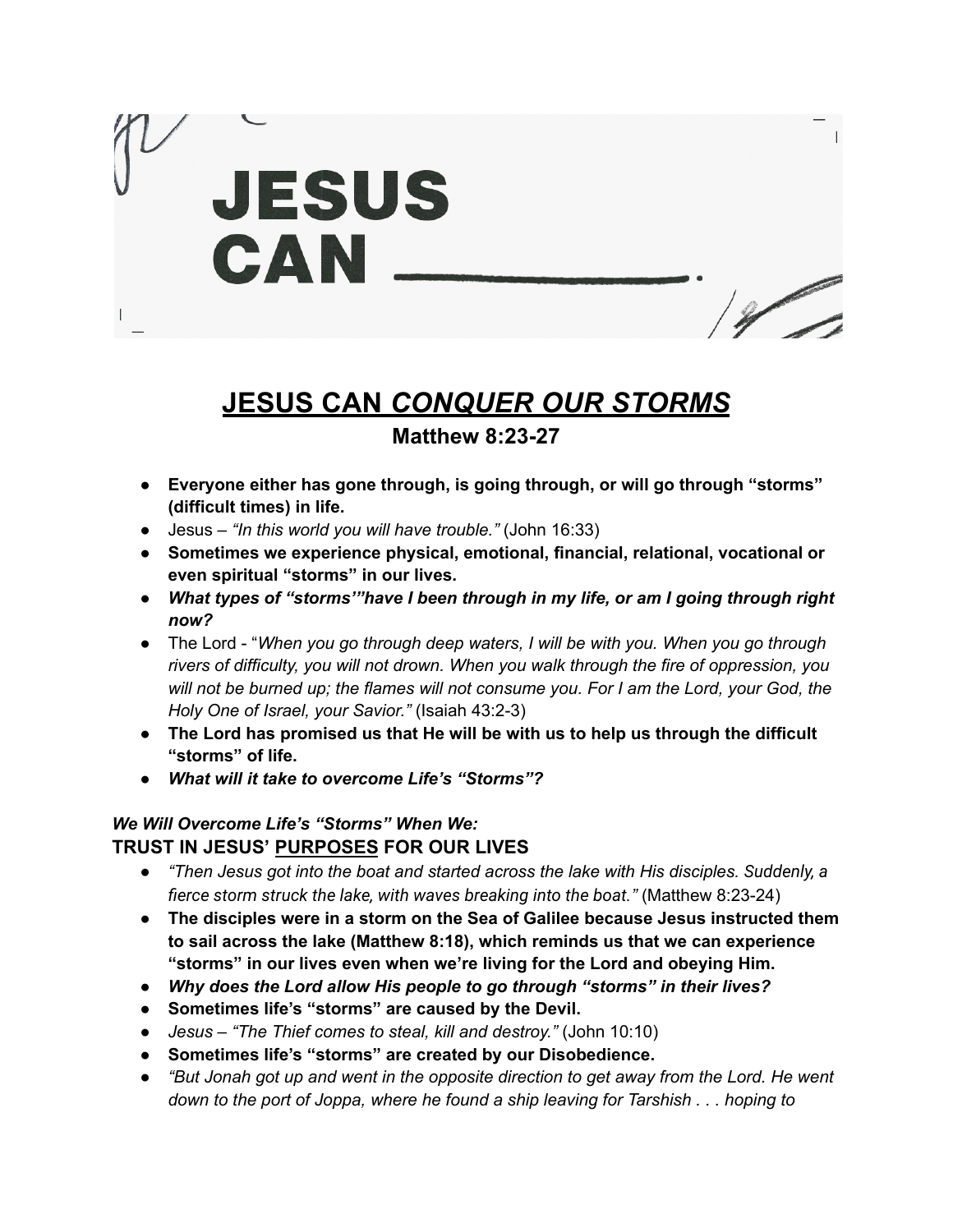*escape from the Lord by sailing to Tarshish. But the Lord hurled a powerful wind over the sea, causing a violent storm that threatened to break the ship apart."* (Jonah 1:3-4)

- *●* **Sometimes life's "storms" are allowed by God to Develop us.**
- *● "We can rejoice, too, when we run into problems and trials, for we know that they help us develop endurance. And endurance develops strength of character in us."* (Romans 5:3-4)
- *●* **If we will follow the Lord's plans for our lives and trust in His purposes, He will eventually bring us through our life "storms."**
- *● "God causes everything to work together for the good of those who love God and are called according to His purposes for them."* (Romans 8:28)
- *● What is the Lord teaching me through the "storms" I'm dealing with in my life?*

#### *We Will Overcome Life's "Storms" When We:* **RELY ON JESUS' PRESENCE IN OUR LIVES**

- *● "Suddenly, a fierce storm struck the lake, with waves breaking into the boat. But Jesus was sleeping. The disciples went and woke Him up, shouting, 'Lord, save us! We're going to drown!'"* (Matthew 8:24-25)
- **● Just like Jesus was in the boat with His disciples, He's in our lives once He becomes the Savior and Lord of our lives.**
- *●* Jesus *"Be sure of this: I am with you always, even to the end of the age."* (Matthew 28:20)
- *●* **We will never overcome life's "storms" if we try to live our lives independent of Jesus.**
- *●* The LORD *"When you go through deep waters and great trouble, I will be with you."* (Isaiah 43:2)
- **We can daily experience the Lord's presence in powerful ways through prayer, Bible reading, worship, fellowship and involvement in ministry.**
- **●** *"The disciples were meeting behind locked doors because they were afraid . . . Suddenly Jesus was standing there among them! 'Peace be with you,' He said. . . . They were filled with joy when they saw the Lord!"* (John 20:19-20)
- *●* **When we know that the Lord is with us, we can have peace and joy regardless of how difficult our "storm" may be.**
- *●* The Lord *"I will never [under any circumstances] desert you [nor give you up nor leave you without support, nor will I in any degree leave you helpless], nor will I forsake or let you down or relax My hold on you."* (Hebrews 13:5 Amp)
- *● What steps do I need to take to cling to the Lord's presence on a daily basis?*

#### *We Will Overcome Life's "Storms" When We:* **DEPEND ON JESUS' POWER IN OUR LIVES**

- *● "Jesus responded, 'Why are you afraid? You have so little faith!' Then He got up and rebuked the wind and waves, and suddenly there was a great calm."* (Matthew 8:26)
- *●* **When going through difficult times we must remember that the Lord Cares about us.**
- *● "He is like a father to us, tender and sympathetic."* (Psalm 103:13-15)